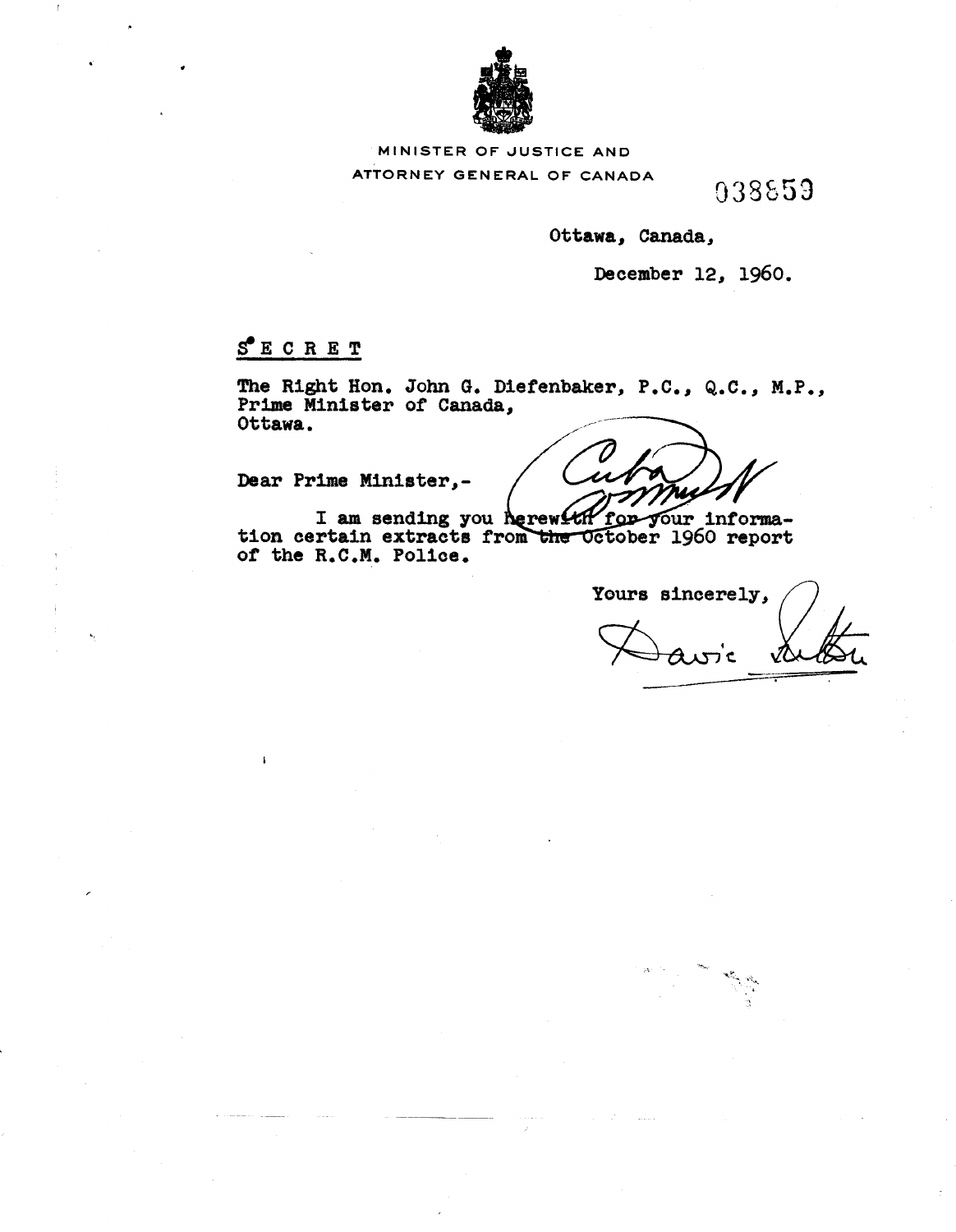October 1960

# The Cuban Communist Convention.  $03886$

..

Leslie MORRIS represented the Communist Party *ot* Canada at the National Convention *ot* the Popular Socialist (Communist) Party of Cuba during August 1960. On his return to Canada we received information trom a reliable but very delicate source concerning his observations:

> There had been 40 Communist Parties present at the Cuban Convention and all countries *ot* the Americas had been represented with the exception *ot* Paraguay •

> - CASTRO will seize the U.S. Naval Base at Guantanamo as they (the Cubans) cannot permit it to remain much longer.

Cuba would receive aid trom Soviet armed torces in the event of an American invasion *ot* Cuban territory.

CASTRO's problem is one of social change but lately it has become very deeply influenced by Marxism.

The Cubans feel that Canada will not follow the American policy and will be more flexible in trade.

The power of the church in Cuba is not very great except with the women and children.

## Communist Propaganda

A Communist Party "statement" containing the usual propaganda urging neutrality, disarmament and peace, the nationalization of United States-owned industry in Canada and Canadian trade on a world wide basis, was adopted at a National Committee meeting in Toronto last hanksgiving week-end. The "Canadian Tribune" has now mnounced that a quarter of a million copies of thi statement will be distributed in Oanada.

Despite the fact that the Communist press in